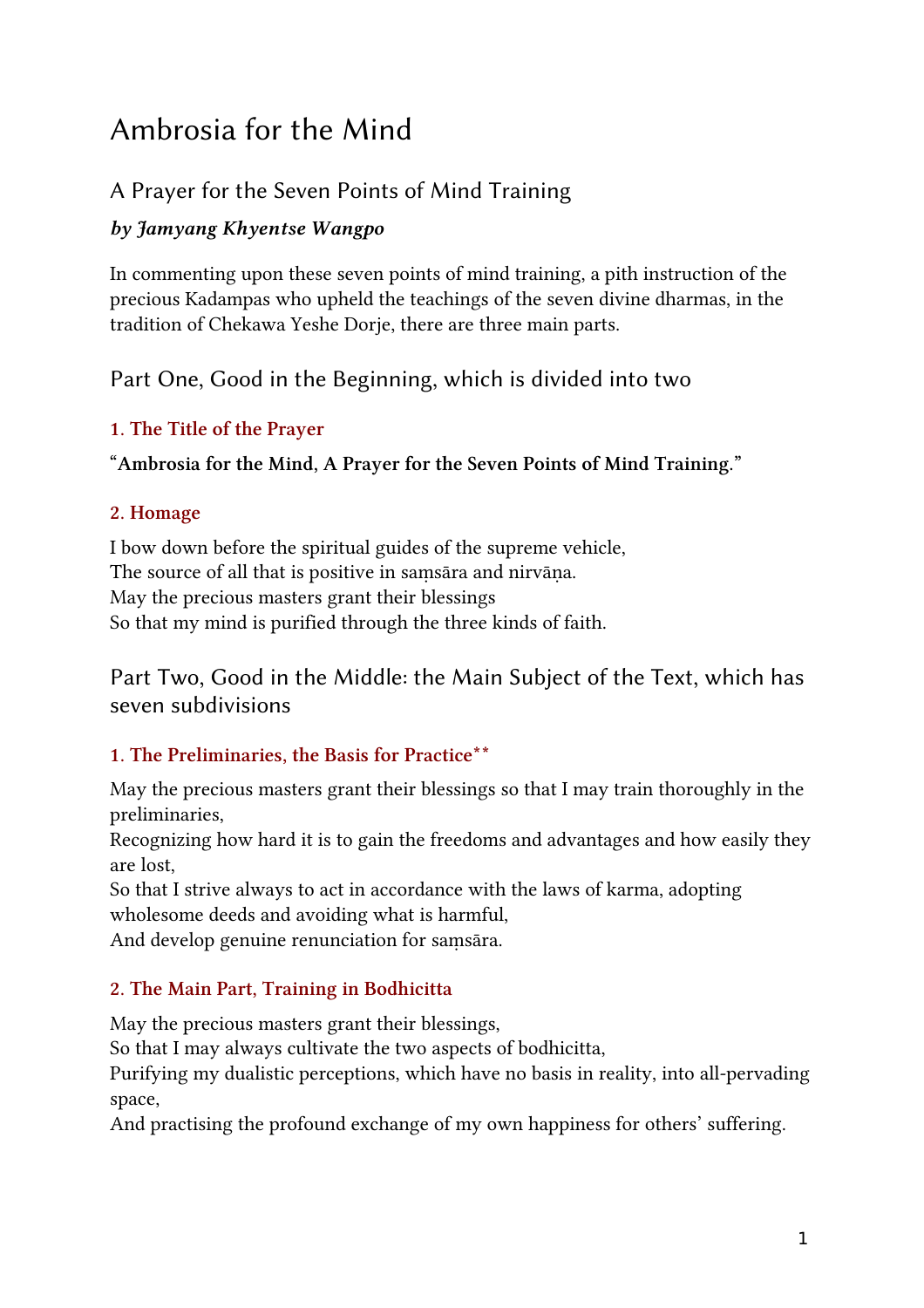#### 3. Transforming Adversity into the Path to Awakening

May the precious masters grant their blessings, So that whatever adversity and sufferings may arise I see them as the wiles of this demon, ego-clinging, And transform them into the path towards awakening.

#### 4. Applying the Practice Throughout One's Life

May the precious masters grant their blessings, So that I may focus upon the essence of the practice throughout my life, And always apply the five strengths of pure thought and pure deed, Gathering merit, purifying obscurations and making prayers of aspiration.

#### 5. The Measure of Mind Training

May the precious masters grant their blessings, So that with joyful self-assurance and freedom of mind, I may bring all adverse circumstances onto the path, And everything may become a remedy to ego-clinging.

#### 6. The Commitments of Mind Training

May the precious masters grant their blessings, So that I may keep my promises without hypocrisy, And always remain impartial, and free of ostentation, Guarding the lojong commitments as I do my very life.

#### 7. The Precepts for Mind Training

In short, may the precious masters grant their blessings, So that I may genuinely follow all the precepts For increasing the two aspects of bodhichitta, And within this lifetime gain the realization of the supreme vehicle.

## Part Three, Good in the End

#### 1. Dedication

Through the merit of this heartfelt aspiration To practise the seven points of mind training, The heart-essence of the incomparable Jowo Atiśa and his heirs, May all beings attain the level of perfect awakening.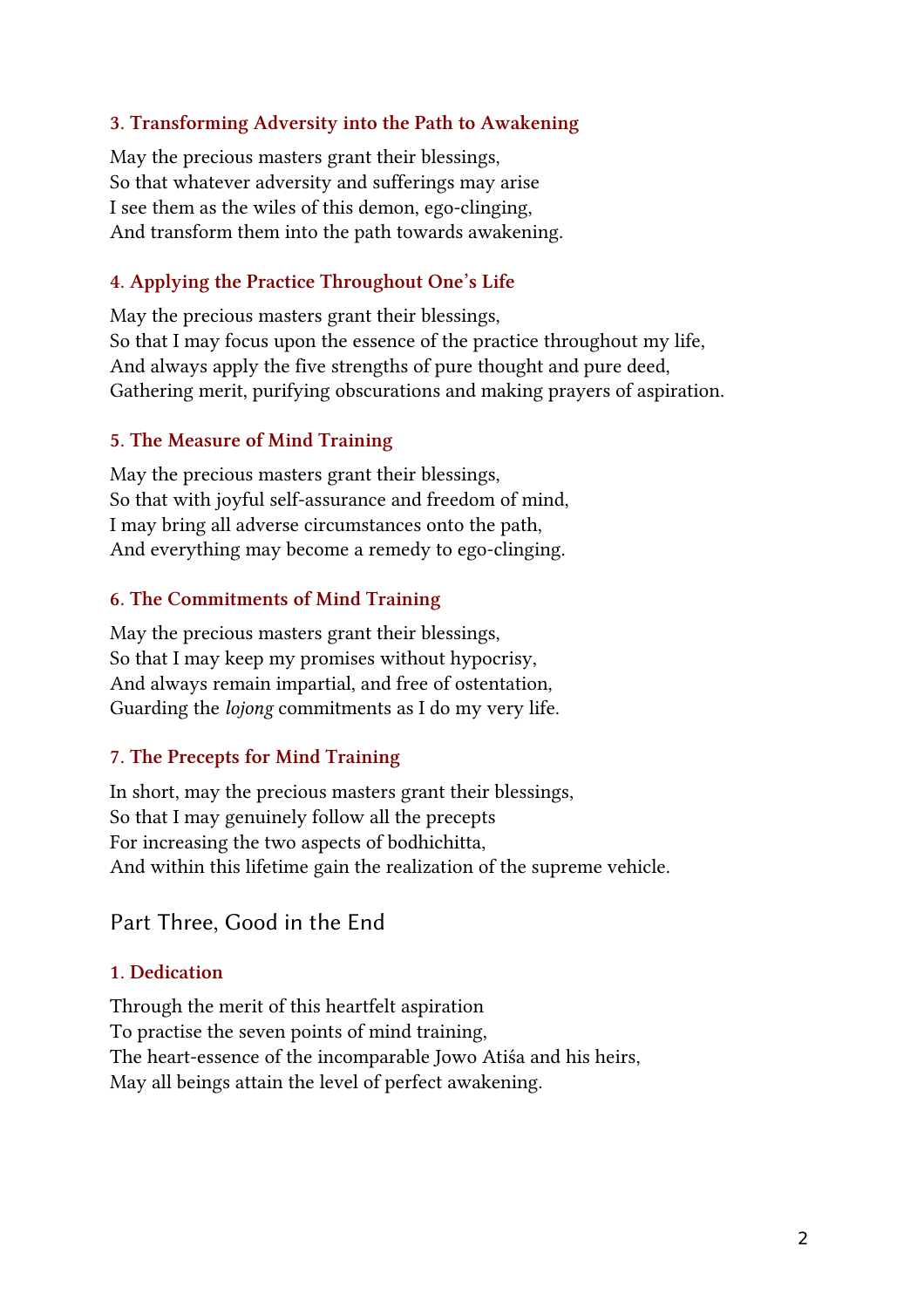

Atisha statue at Nyethang

# 2. The colophon

This one-pointed prayer was made before the precious statue of the glorious Atiśa at Kyishö Nyethang by Jamyang Khyentse Wangpo, a carefree yogin who wanders throughout the land and is extremely devoted to the precious Kadampa tradition. May it be accomplished!

The section headings were added by Maṅgala (Dilgo Khyentse Rinpoche).

| Translated by Adam Pearcey, 2007. Revised 2012.

# Bibliography

## Tibetan Edition

bkra shis dpal 'byor. "blo sbyong don bdun ma'i gsol 'debs yid kyi bdud rtsi/." In gsung 'bum/\_rab gsal zla ba. TBRC W21809. 3: 74 - 76. delhi: shechen publications, 1994. http://tbrc.org/link?RID=O2DB57601|O2DB576012DB58025\$W21809